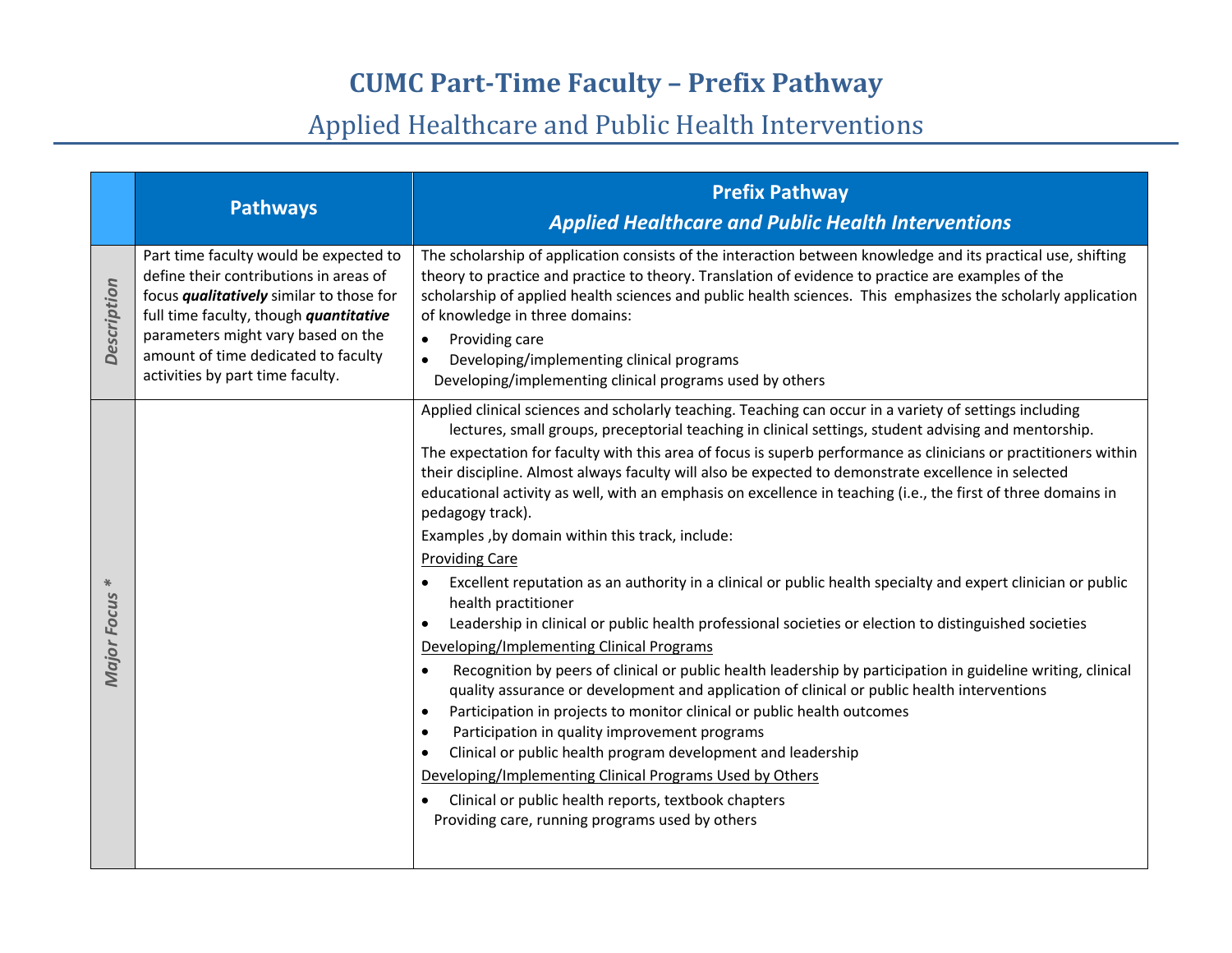|                                    | <b>Pathways</b> | <b>Prefix Pathway</b><br><b>Applied Healthcare and Public Health Interventions</b>                                                                                                                                                                                                                                                                                                                                                                                                                                                                                                                                                                                                                                                                                                                                                                                                                                                                                                                                                                                                                                                                                                                                                                                                                                                                                                                                                                                                                                                                                                                                                          |
|------------------------------------|-----------------|---------------------------------------------------------------------------------------------------------------------------------------------------------------------------------------------------------------------------------------------------------------------------------------------------------------------------------------------------------------------------------------------------------------------------------------------------------------------------------------------------------------------------------------------------------------------------------------------------------------------------------------------------------------------------------------------------------------------------------------------------------------------------------------------------------------------------------------------------------------------------------------------------------------------------------------------------------------------------------------------------------------------------------------------------------------------------------------------------------------------------------------------------------------------------------------------------------------------------------------------------------------------------------------------------------------------------------------------------------------------------------------------------------------------------------------------------------------------------------------------------------------------------------------------------------------------------------------------------------------------------------------------|
| <b>Scholarly Products Expected</b> |                 | <b>Providing Care</b><br>• Excellent reputation as an authority in a clinical or public health specialty and expert clinician or public<br>health practitioner<br>• Recognition by peers of clinical or public health leadership by participation in guideline writing, clinical<br>quality assurance or development and application of public health interventions<br>• Leadership in clinical or public health professional societies or election to distinguished societies<br>Developing/Implementing Clinical Programs<br>• Participation in projects to monitor clinical or public health outcomes<br>• Participation in quality improvement programs<br>• Clinical or public health program development and leadership<br>Developing/Implementing Clinical Programs by Others<br>• Clinical or public health reports, textbook chapters<br>• Providing care, running programs used by others<br>The value of individual faculty accomplishments will be based on the faculty member's recognition as an<br>expert within a clinical or public health field. Evidence will tend to consist of the quantity and quality of<br>specific documented events or products, with emphasis given to those that represent a form of scholarship<br>(i.e., involve some form of peer review).<br>Examples include:<br>Recognition as an expert clinician<br>$\bullet$<br>Invitations to give lectures, demonstrations, projects, training sessions<br>$\bullet$<br>Case presentations,<br>Participation in quality improvement/ practice guideline development<br>$\bullet$<br>Clinical or public health evaluations or policy development<br>٠ |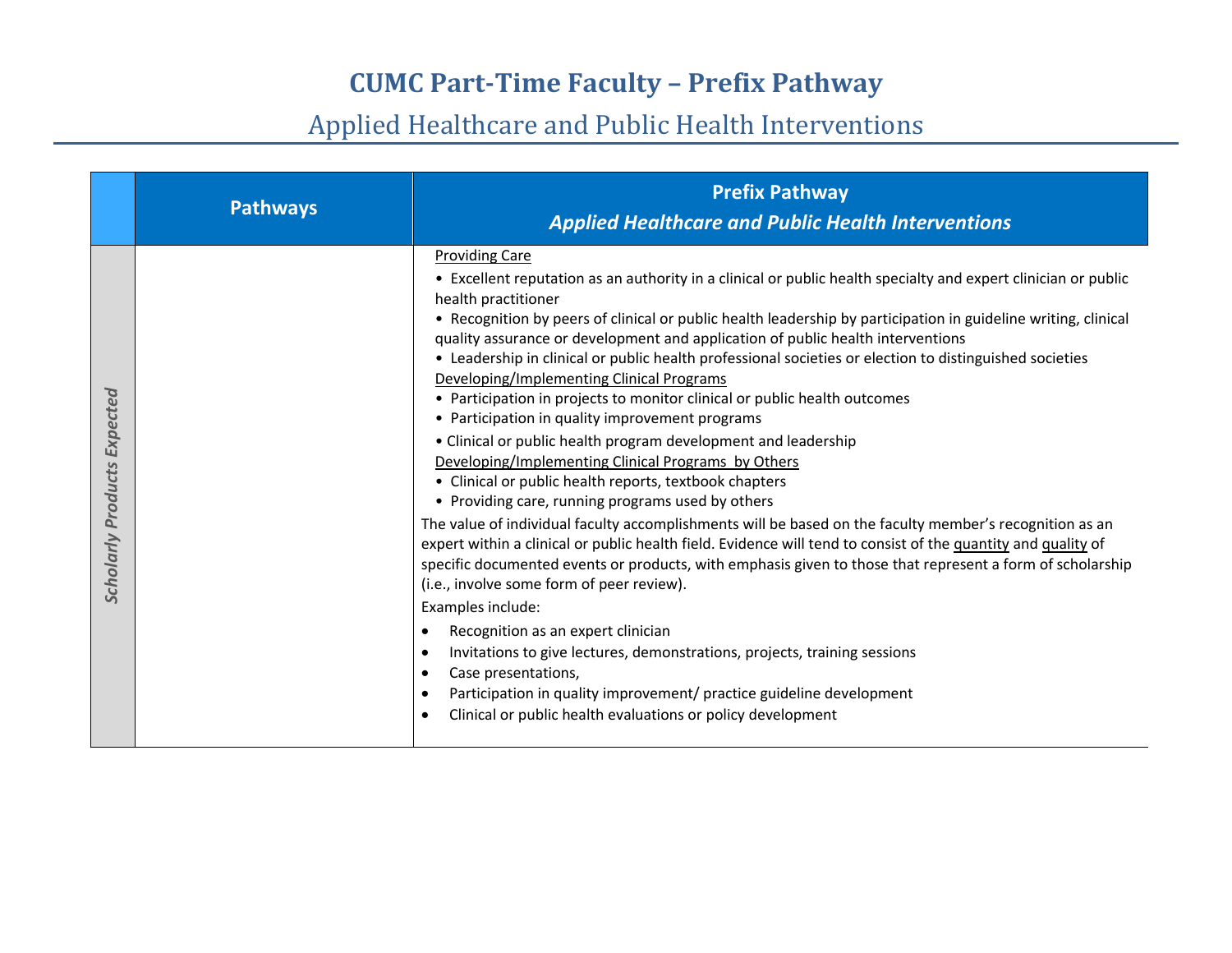|                                              | <b>Pathways</b> | <b>Prefix Pathway</b><br><b>Applied Healthcare and Public Health Interventions</b>                                                                                                                                                                                                                                                                                                                                                                                                                                                                                                                                                                                                                                                                                                                                                                                          |
|----------------------------------------------|-----------------|-----------------------------------------------------------------------------------------------------------------------------------------------------------------------------------------------------------------------------------------------------------------------------------------------------------------------------------------------------------------------------------------------------------------------------------------------------------------------------------------------------------------------------------------------------------------------------------------------------------------------------------------------------------------------------------------------------------------------------------------------------------------------------------------------------------------------------------------------------------------------------|
| (Cont.)<br>Expected<br>Products<br>Scholarly |                 | Leadership in national societies of clinical or public health discipline<br>Review publications related to clinical or public health specialty<br>Editorial board membership of discipline specific publications<br>Editorial board membership of discipline specific publications<br>Awards related to clinical or public health expertise<br>Influence on innovations in clinical or public health practice<br>Notable contributions of especial importance within CUMC related to the clinical or public health<br>$\epsilon$<br>discipline<br>Editorial board membership of discipline specific publications<br>$\bullet$<br>Awards related to clinical or public health expertise<br>Influence on innovations in clinical or public health practice<br>Notable contributions of especial importance within CUMC related to the clinical or public health<br>discipline |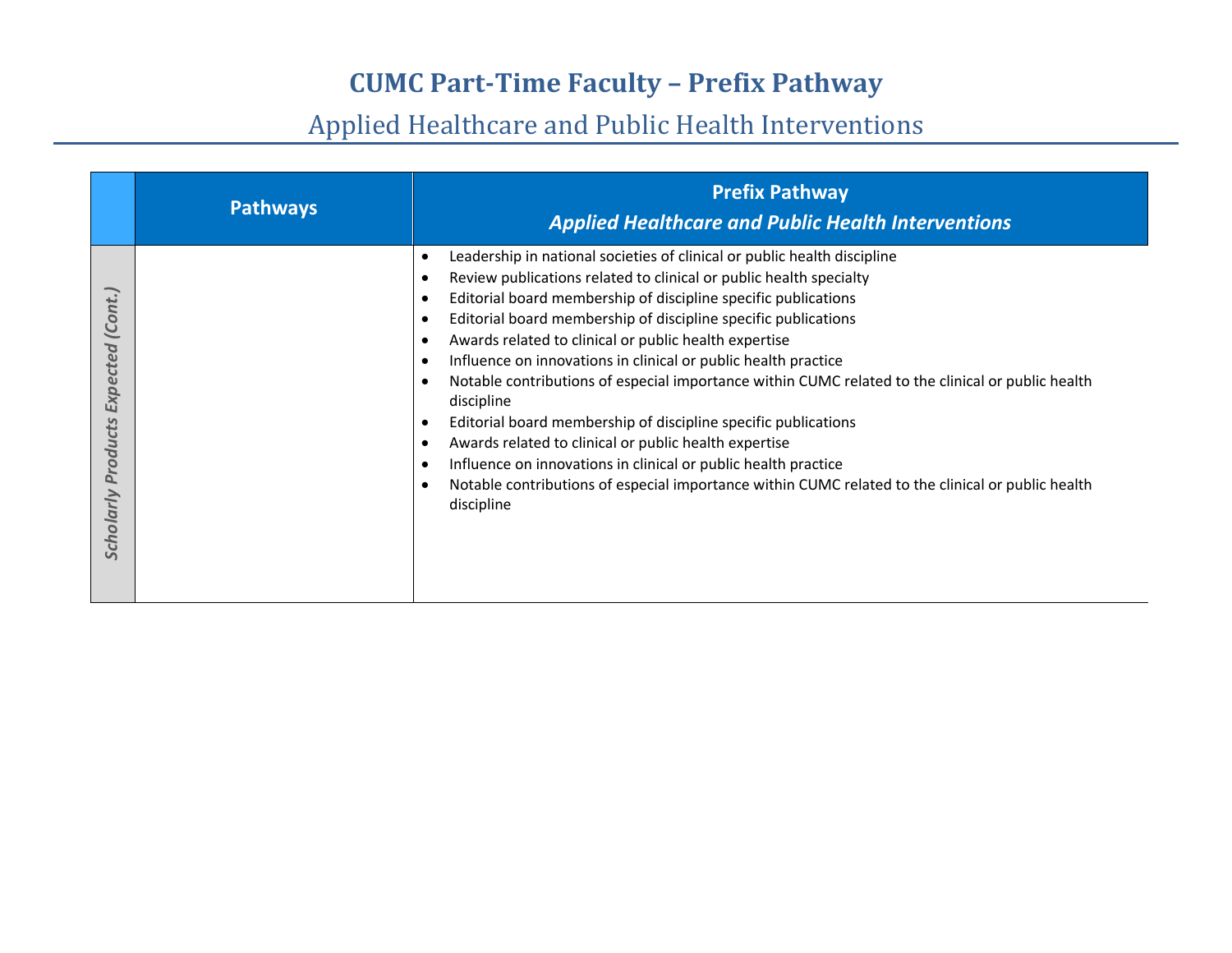|  | Pathways | <b>Prefix Pathways</b> | Suffix Pathways |
|--|----------|------------------------|-----------------|
|  |          |                        |                 |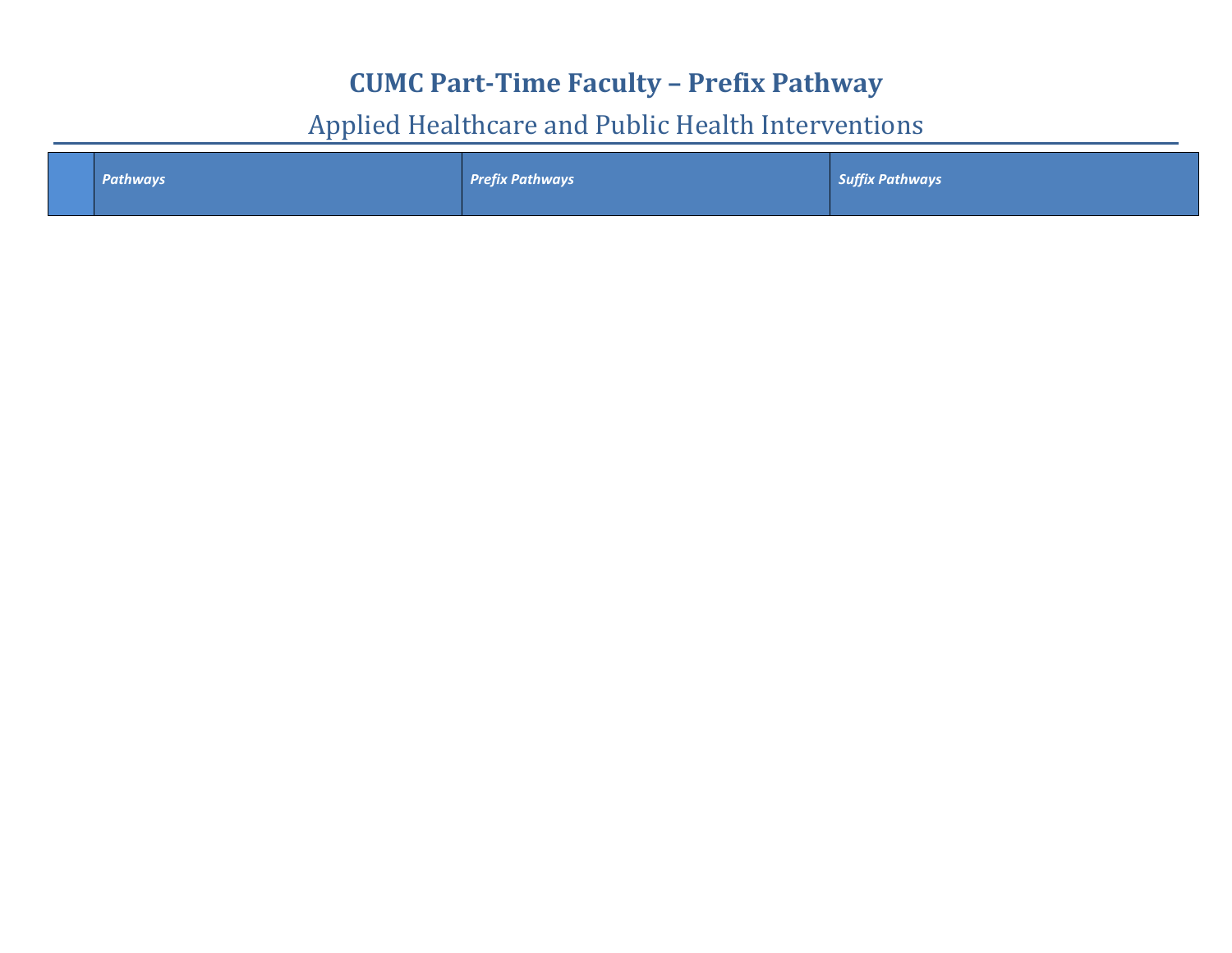#### Applied Healthcare and Public Health Interventions

| .Recognition as an expert by invited lectures,                   | . Number of publications in peer reviewed journals of    |
|------------------------------------------------------------------|----------------------------------------------------------|
| demonstration, projects, training sessions                       | original research                                        |
| •Case presentations, invited lectures in discipline              | •Membership on national and international                |
| • Participation in quality improvement/ practice                 | committees for review of research in area of expertise   |
| guideline development                                            | .Number of presentations to academic institutions and    |
| •Clinical or public health evaluations orolicy                   | professional societies.                                  |
| develpment<br>•Leadership in                                     | •research funding record.                                |
| national societies of clinical or public health discipline       | . Invited professorships, and lectures                   |
| . Publications related to clinical or public health              | ·Institutional research committee membership             |
| speciality                                                       | • Evidence of critical role in multidisciplinary or team |
| .Innovative public health or clinical technology and/or          | research                                                 |
| interventions/treatments                                         | •Editorial board membership                              |
| • Editorial board membership of discipline specific              | •Special panel membership                                |
| publications                                                     |                                                          |
| • Awards related to clinical or public health expertise          | Number of publications in peer reviewed journals         |
| .Influence on innovations in clinical or public health           | of original research                                     |
| •Notable<br>practice                                             | • Membership on national and international               |
| contributions of especial importance within CUMC                 | committees for review of research in area of             |
|                                                                  | expertise                                                |
| • Recognition as an expert by invited lectures,                  | • Number and impact of presentations to academic         |
| demonstration, projects, training sessions                       | institutions and professional societies.                 |
| • Case presentations, invited lectures in discipline             | • Research funding record.                               |
| • Participation in quality improvement/ practice                 | • Invited professorships, and lectures                   |
| guideline development                                            | • Institutional research committee membership            |
| • Clinical or public health evaluations or policy                | • Evidence of participation in multidisciplinary or      |
| development                                                      | team based research                                      |
| • Leadership in national societies of clinical or public         | • Editorial board membership                             |
| health discipline                                                | Special panel membership                                 |
| • Publications related to clinical or public health<br>specialty | <b>OR</b>                                                |
| • Innovative public health or clinical technology and/or         | · Educational innovations adopted locally, regionally    |
| interventions/treatments                                         | or nationally                                            |
| • Editorial board membership of discipline specific              | • Trainee/peer evaluations                               |
| publications                                                     | • Participation/leadership in educational societies      |
| • Awards related to clinical or public health expertise          | • Success of educational leadership measured by the      |
| • influence on innovations in clinical or public health          | success of new programs according to program             |
| practice                                                         | goals.                                                   |
| Notable clinical or public health contributions of               | • Participation in educational training programs         |
| especial importance within CUMC                                  | Darticipation in pational oducational loadership         |

• Participation in national educational leadership societies